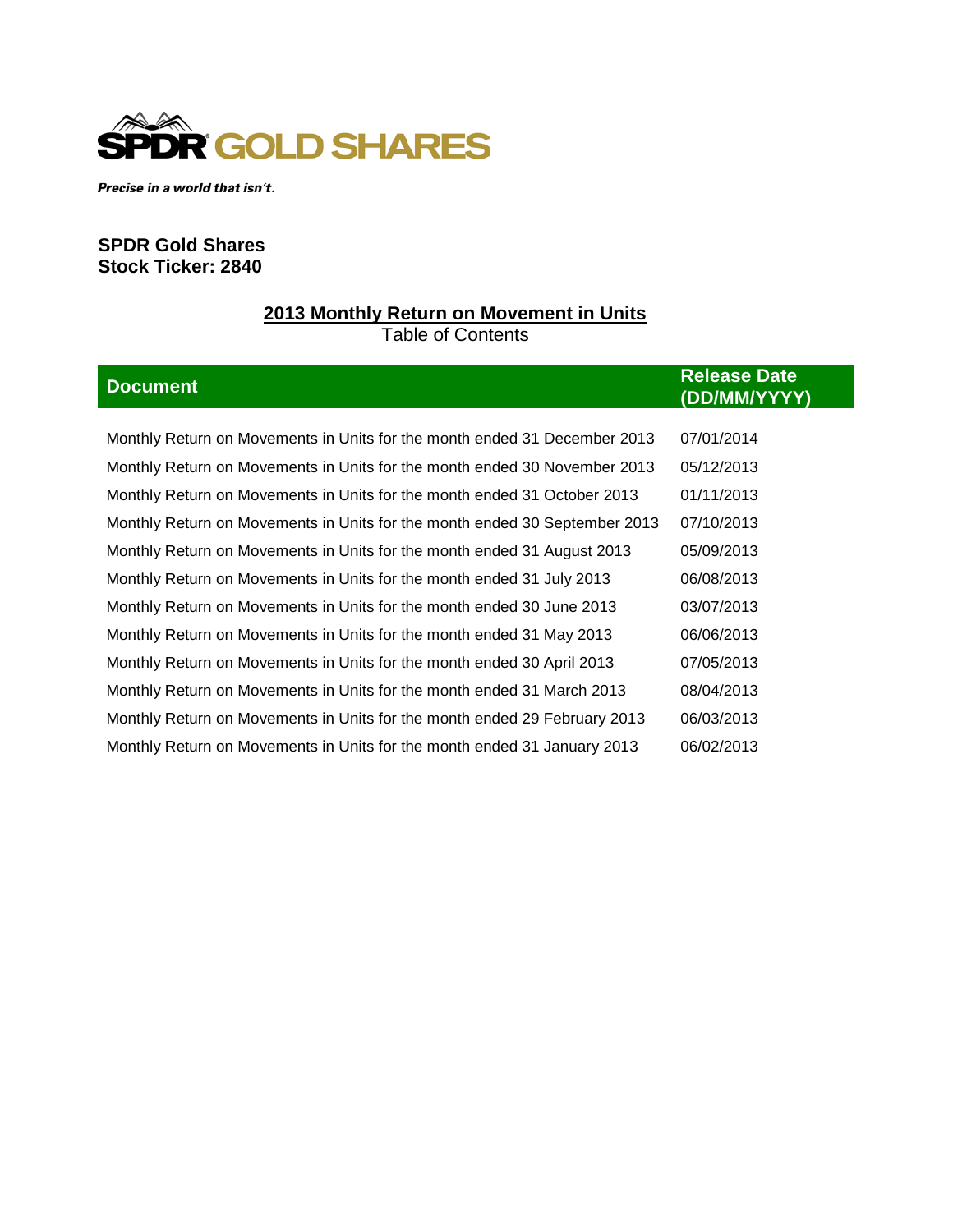

| For the month ended (dd/mm/yyyy) :<br>31/12/2013 |                 |                  |
|--------------------------------------------------|-----------------|------------------|
| To: Hong Kong Exchanges and Clearing Limited     |                 |                  |
| Name of Scheme                                   | SPDR GOLD TRUST |                  |
| Date Submitted                                   | 7/1/2014        |                  |
| 2840<br><b>Stock Code:</b>                       |                 |                  |
|                                                  |                 | No. of Units     |
| Balance at close of preceding month:             |                 | 280,900,000.00   |
| <b>Increase</b>                                  |                 |                  |
| Further Issues:                                  |                 | 3,500,000.00     |
| EGM approval date (if applicable):               | (dd/mm/yyyy)    |                  |
| Others (please specify                           | ):              | $\boldsymbol{0}$ |
| EGM approval date (if applicable):               | (dd/mm/yyyy)    |                  |
| (Decrease)                                       |                 |                  |
| Repurchase/cancellation:                         |                 | (18,400,000.00)  |
| EGM approval date (if applicable):               | (dd/mm/yyyy)    |                  |
| Others (please specify                           | ):              | 0                |
| EGM approval date (if applicable):               | (dd/mm/yyyy)    |                  |
| Balance at close of the month:                   |                 | 266,000,000.00   |
| Remarks:                                         |                 |                  |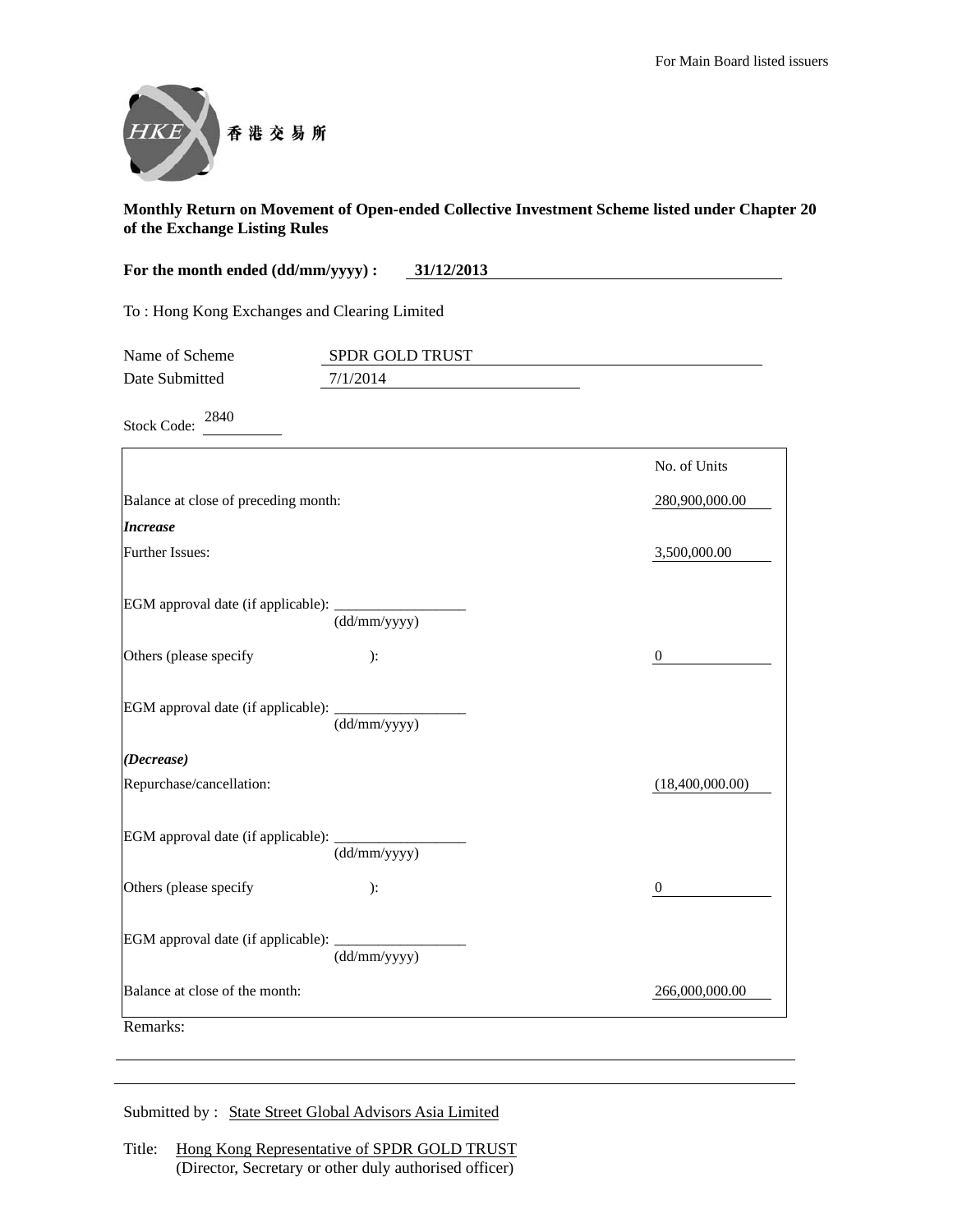

| For the month ended (dd/mm/yyyy):<br>30/11/2013 |                 |                 |  |
|-------------------------------------------------|-----------------|-----------------|--|
| To: Hong Kong Exchanges and Clearing Limited    |                 |                 |  |
| Name of Scheme                                  | SPDR GOLD TRUST |                 |  |
| Date Submitted                                  | 5/12/2013       |                 |  |
| 2840<br><b>Stock Code:</b>                      |                 |                 |  |
|                                                 |                 | No. of Units    |  |
| Balance at close of preceding month:            |                 | 290,400,000.00  |  |
| <b>Increase</b>                                 |                 |                 |  |
| Further Issues:                                 |                 | 1,100,000.00    |  |
| EGM approval date (if applicable):              | (dd/mm/yyyy)    |                 |  |
| Others (please specify                          | ):              | 0               |  |
| EGM approval date (if applicable):              | (dd/mm/yyyy)    |                 |  |
| (Decrease)                                      |                 |                 |  |
| Repurchase/cancellation:                        |                 | (10,600,000.00) |  |
| EGM approval date (if applicable):              | (dd/mm/yyyy)    |                 |  |
| Others (please specify                          | ):              | 0               |  |
| EGM approval date (if applicable):              | (dd/mm/yyyy)    |                 |  |
| Balance at close of the month:                  |                 | 280,900,000.00  |  |
| Remarks:                                        |                 |                 |  |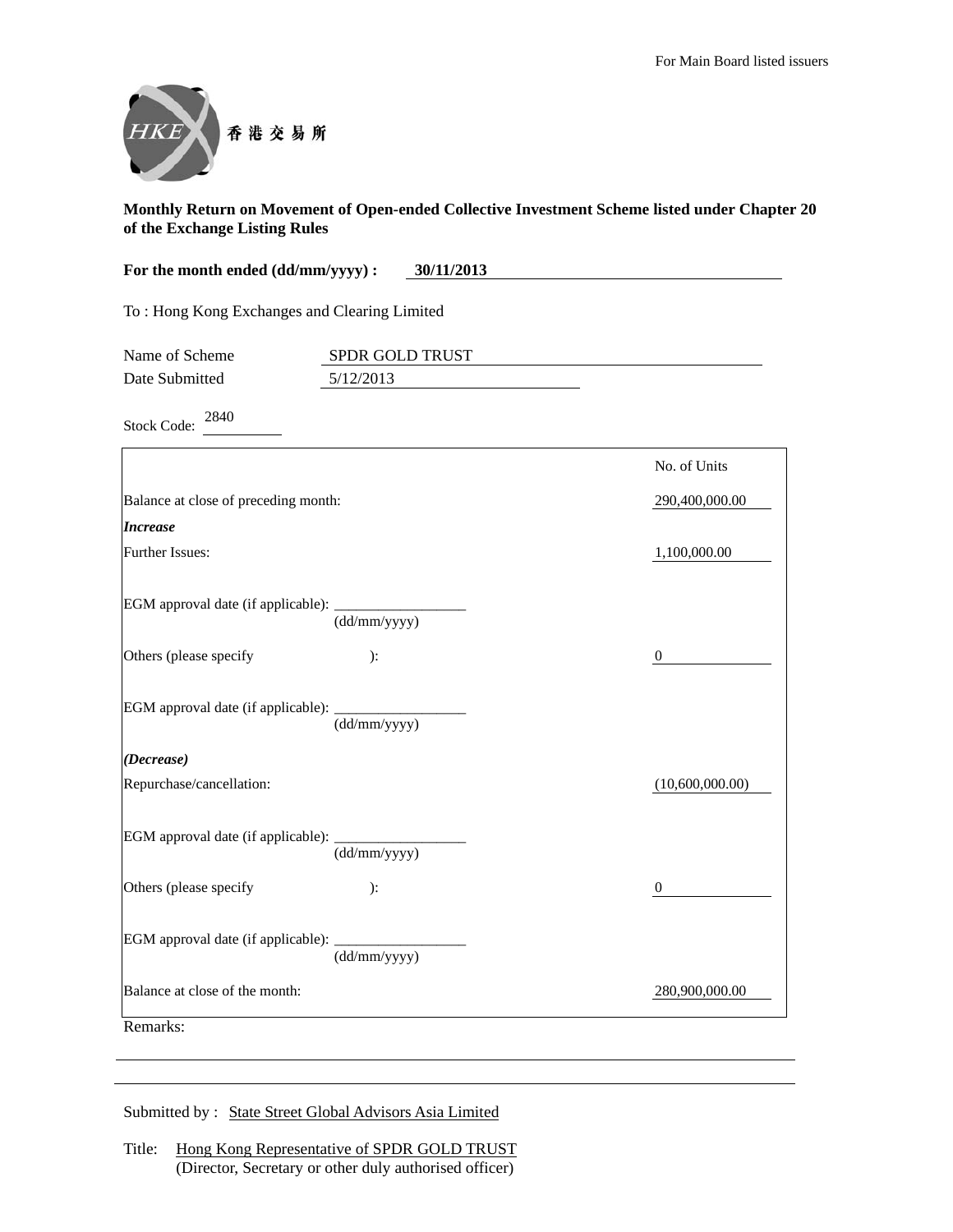

| For the month ended (dd/mm/yyyy) :           | 31/10/2013      |                  |
|----------------------------------------------|-----------------|------------------|
| To: Hong Kong Exchanges and Clearing Limited |                 |                  |
| Name of Scheme                               | SPDR GOLD TRUST |                  |
| Date Submitted                               | 1/11/2013       |                  |
| 2840<br><b>Stock Code:</b>                   |                 |                  |
|                                              |                 | No. of Units     |
| Balance at close of preceding month:         |                 | 301,600,000.00   |
| <b>Increase</b>                              |                 |                  |
| Further Issues:                              |                 | 2,200,000.00     |
| EGM approval date (if applicable):           | (dd/mm/yyyy)    |                  |
| Others (please specify                       | ):              | $\boldsymbol{0}$ |
| EGM approval date (if applicable):           | (dd/mm/yyyy)    |                  |
| (Decrease)                                   |                 |                  |
| Repurchase/cancellation:                     |                 | (13,400,000.00)  |
| EGM approval date (if applicable):           | (dd/mm/yyyy)    |                  |
| Others (please specify                       | ):              | $\mathbf{0}$     |
| EGM approval date (if applicable):           | (dd/mm/yyyy)    |                  |
| Balance at close of the month:               |                 | 290,400,000.00   |
| Remarks:                                     |                 |                  |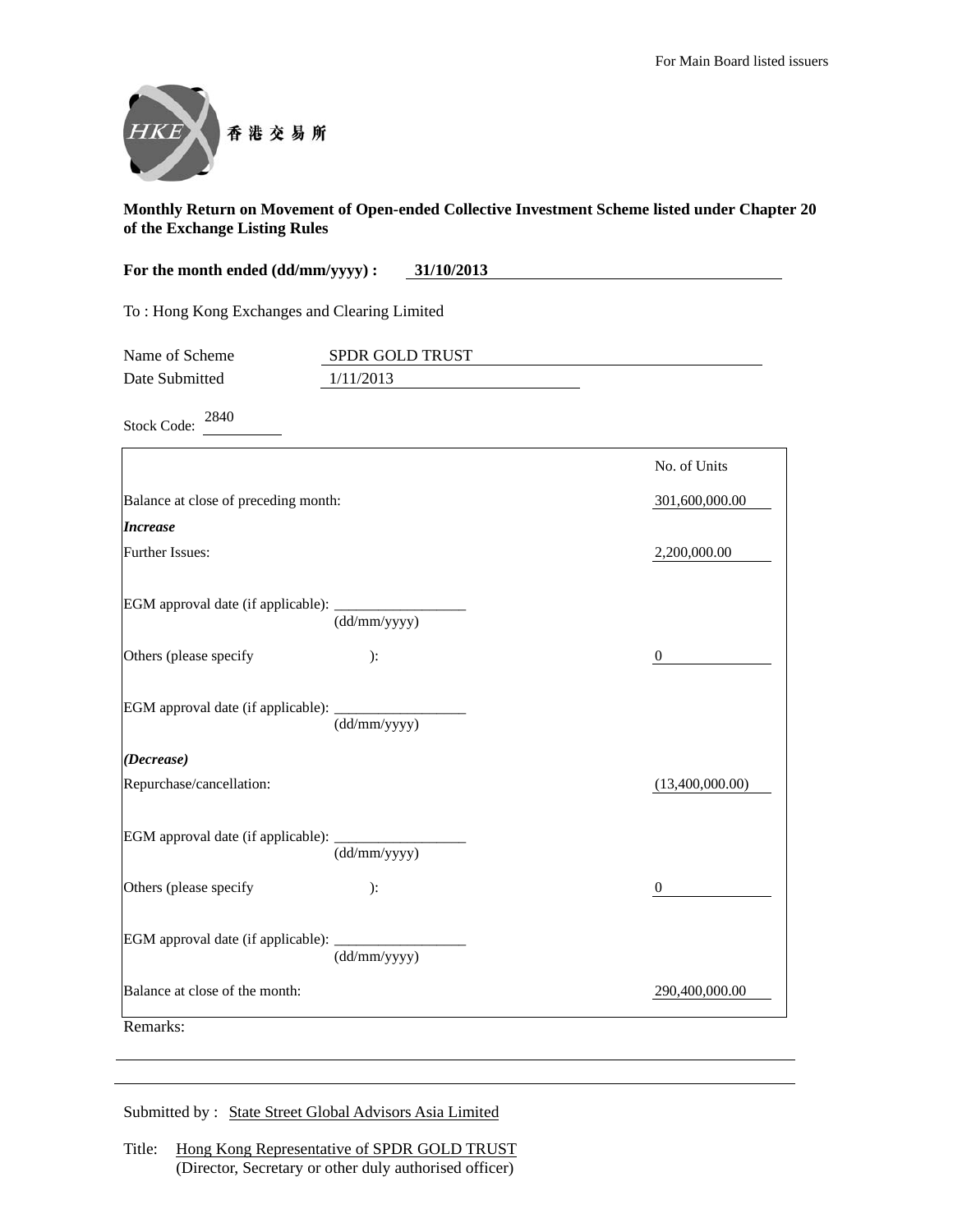

| For the month ended (dd/mm/yyyy) :           | 30/9/2013       |                  |
|----------------------------------------------|-----------------|------------------|
| To: Hong Kong Exchanges and Clearing Limited |                 |                  |
| Name of Scheme                               | SPDR GOLD TRUST |                  |
| Date Submitted                               | 7/10/2013       |                  |
| 2840<br><b>Stock Code:</b>                   |                 |                  |
|                                              |                 | No. of Units     |
| Balance at close of preceding month:         |                 | 306,500,000.00   |
| <b>Increase</b>                              |                 |                  |
| <b>Further Issues:</b>                       |                 | 2,900,000.00     |
| EGM approval date (if applicable):           | (dd/mm/yyyy)    |                  |
| Others (please specify                       | ):              | $\boldsymbol{0}$ |
| EGM approval date (if applicable):           | (dd/mm/yyyy)    |                  |
| (Decrease)                                   |                 |                  |
| Repurchase/cancellation:                     |                 | (7,800,000.00)   |
| EGM approval date (if applicable):           | (dd/mm/yyyy)    |                  |
| Others (please specify                       | ):              | $\mathbf{0}$     |
| EGM approval date (if applicable):           | (dd/mm/yyyy)    |                  |
| Balance at close of the month:               |                 | 301,600,000.00   |
| Remarks:                                     |                 |                  |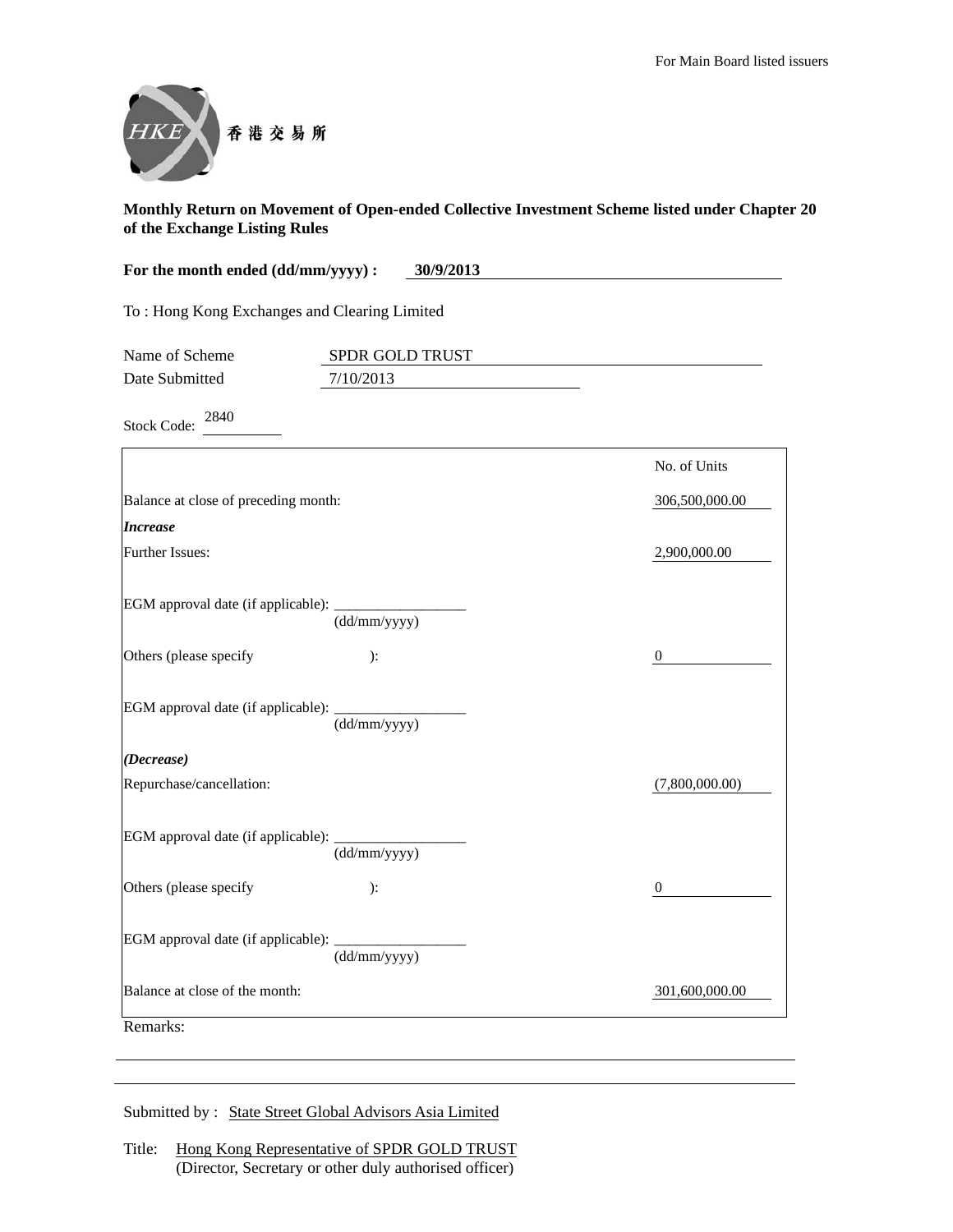

| For the month ended (dd/mm/yyyy) :           | 31/8/2013       |                  |
|----------------------------------------------|-----------------|------------------|
| To: Hong Kong Exchanges and Clearing Limited |                 |                  |
| Name of Scheme                               | SPDR GOLD TRUST |                  |
| Date Submitted                               | 5/9/2013        |                  |
| 2840<br><b>Stock Code:</b>                   |                 |                  |
|                                              |                 | No. of Units     |
| Balance at close of preceding month:         |                 | 308,500,000.00   |
| <b>Increase</b>                              |                 |                  |
| Further Issues:                              |                 | 7,700,000.00     |
| EGM approval date (if applicable):           | (dd/mm/yyyy)    |                  |
| Others (please specify                       | ):              | $\mathbf{0}$     |
| EGM approval date (if applicable):           | (dd/mm/yyyy)    |                  |
| (Decrease)                                   |                 |                  |
| Repurchase/cancellation:                     |                 | (9,700,000.00)   |
| EGM approval date (if applicable):           | (dd/mm/yyyy)    |                  |
| Others (please specify                       | $\cdot$         | $\boldsymbol{0}$ |
| EGM approval date (if applicable):           | (dd/mm/yyyy)    |                  |
| Balance at close of the month:               |                 | 306,500,000.00   |
| Remarks:                                     |                 |                  |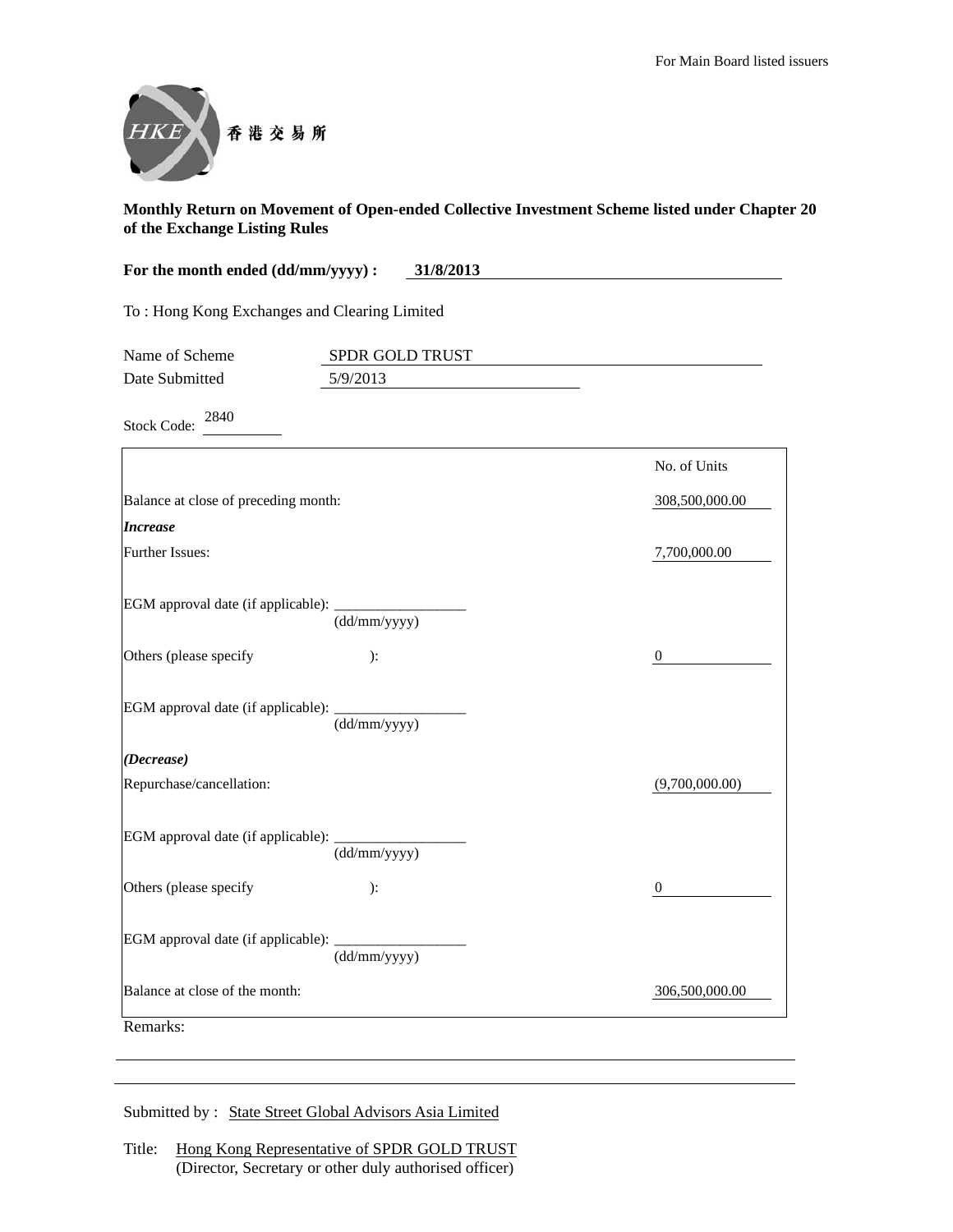

| For the month ended (dd/mm/yyyy) :           | 31/7/2013       |                  |
|----------------------------------------------|-----------------|------------------|
| To: Hong Kong Exchanges and Clearing Limited |                 |                  |
| Name of Scheme                               | SPDR GOLD TRUST |                  |
| Date Submitted                               | 6/8/2013        |                  |
| 2840<br><b>Stock Code:</b>                   |                 |                  |
|                                              |                 | No. of Units     |
| Balance at close of preceding month:         |                 | 322,400,000.00   |
| <b>Increase</b>                              |                 |                  |
| Further Issues:                              |                 | 2,500,000.00     |
| EGM approval date (if applicable):           | (dd/mm/yyyy)    |                  |
| Others (please specify                       | ):              | $\mathbf{0}$     |
| EGM approval date (if applicable):           | (dd/mm/yyyy)    |                  |
| (Decrease)                                   |                 |                  |
| Repurchase/cancellation:                     |                 | (16,400,000.00)  |
| EGM approval date (if applicable):           | (dd/mm/yyyy)    |                  |
| Others (please specify                       | $\cdot$         | $\boldsymbol{0}$ |
| EGM approval date (if applicable):           | (dd/mm/yyyy)    |                  |
| Balance at close of the month:               |                 | 308,500,000.00   |
| Remarks:                                     |                 |                  |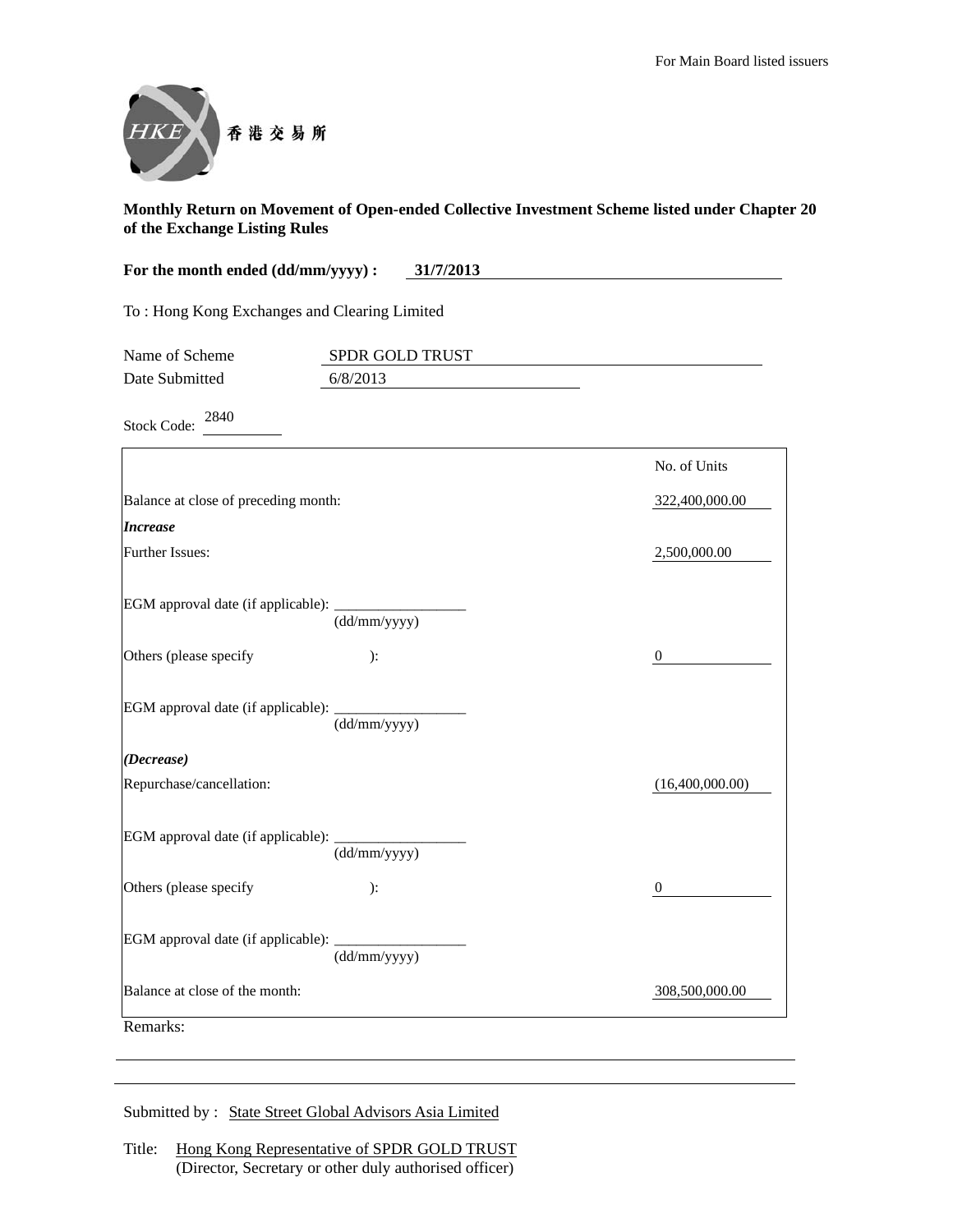

| For the month ended (dd/mm/yyyy) :<br>30/6/2013 |                 |                 |
|-------------------------------------------------|-----------------|-----------------|
| To: Hong Kong Exchanges and Clearing Limited    |                 |                 |
| Name of Scheme                                  | SPDR GOLD TRUST |                 |
| Date Submitted                                  | 3/7/2013        |                 |
| 2840<br><b>Stock Code:</b>                      |                 |                 |
|                                                 |                 | No. of Units    |
| Balance at close of preceding month:            |                 | 336,800,000.00  |
| <b>Increase</b>                                 |                 |                 |
| Further Issues:                                 |                 | 3,100,000.00    |
| EGM approval date (if applicable):              | (dd/mm/yyyy)    |                 |
| Others (please specify                          | ):              | $\theta$        |
| EGM approval date (if applicable):              | (dd/mm/yyyy)    |                 |
| (Decrease)                                      |                 |                 |
| Repurchase/cancellation:                        |                 | (17,500,000.00) |
| EGM approval date (if applicable):              | (dd/mm/yyyy)    |                 |
| Others (please specify                          | ):              | 0               |
| EGM approval date (if applicable):              | (dd/mm/yyyy)    |                 |
| Balance at close of the month:                  |                 | 322,400,000.00  |
| Remarks:                                        |                 |                 |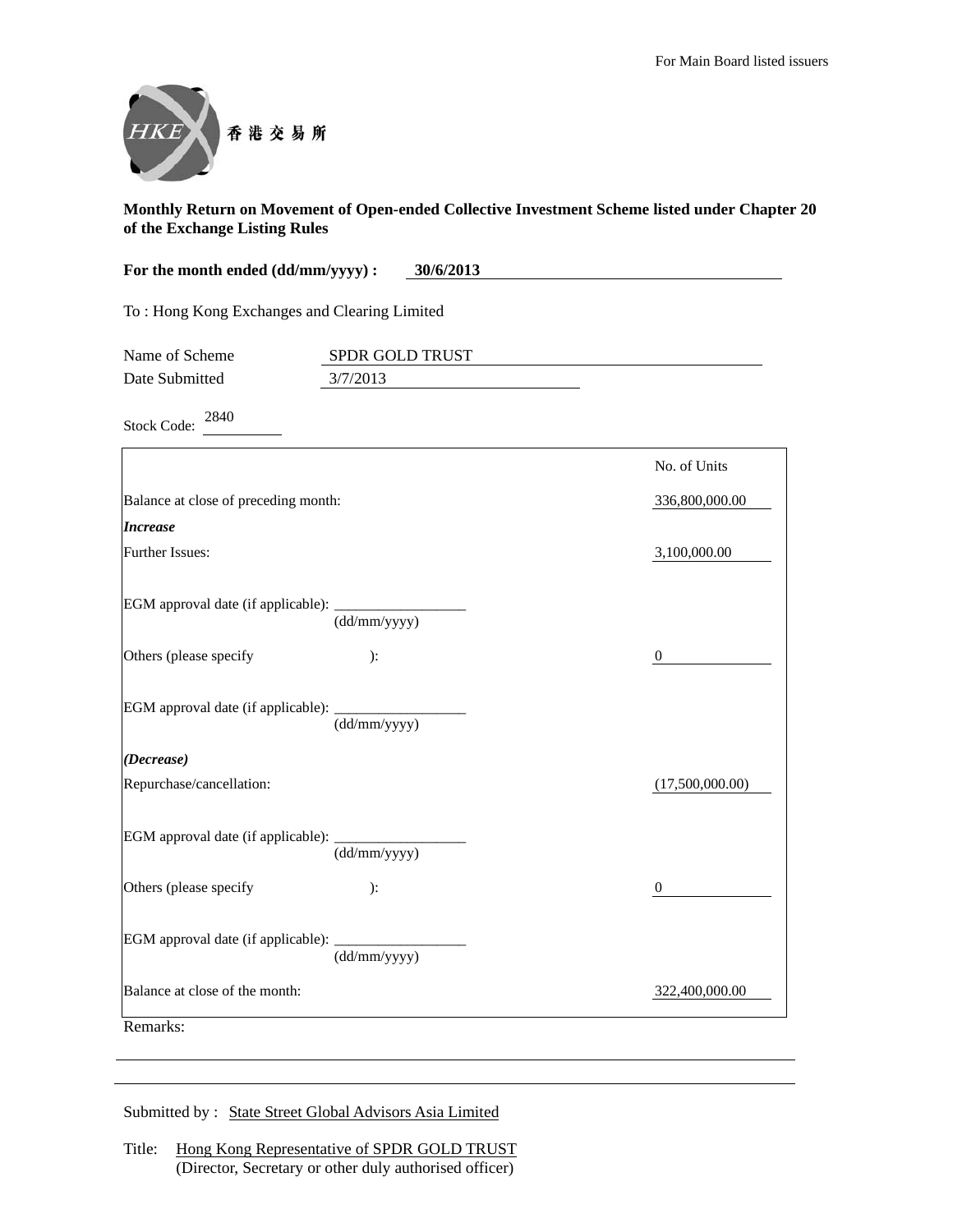

| For the month ended (dd/mm/yyyy) :           | 31/5/2013       |                 |
|----------------------------------------------|-----------------|-----------------|
| To: Hong Kong Exchanges and Clearing Limited |                 |                 |
| Name of Scheme                               | SPDR GOLD TRUST |                 |
| Date Submitted                               | 6/6/2013        |                 |
| 2840<br><b>Stock Code:</b>                   |                 |                 |
|                                              |                 | No. of Units    |
| Balance at close of preceding month:         |                 | 358,400,000.00  |
| <b>Increase</b>                              |                 |                 |
| Further Issues:                              |                 | 2,200,000.00    |
| EGM approval date (if applicable):           | (dd/mm/yyyy)    |                 |
| Others (please specify                       | ):              | $\mathbf{0}$    |
| EGM approval date (if applicable):           | (dd/mm/yyyy)    |                 |
| (Decrease)                                   |                 |                 |
| Repurchase/cancellation:                     |                 | (23,800,000.00) |
| EGM approval date (if applicable):           | (dd/mm/yyyy)    |                 |
| Others (please specify                       | ):              | 0               |
| EGM approval date (if applicable):           | (dd/mm/yyyy)    |                 |
| Balance at close of the month:               |                 | 336,800,000.00  |
| Remarks:                                     |                 |                 |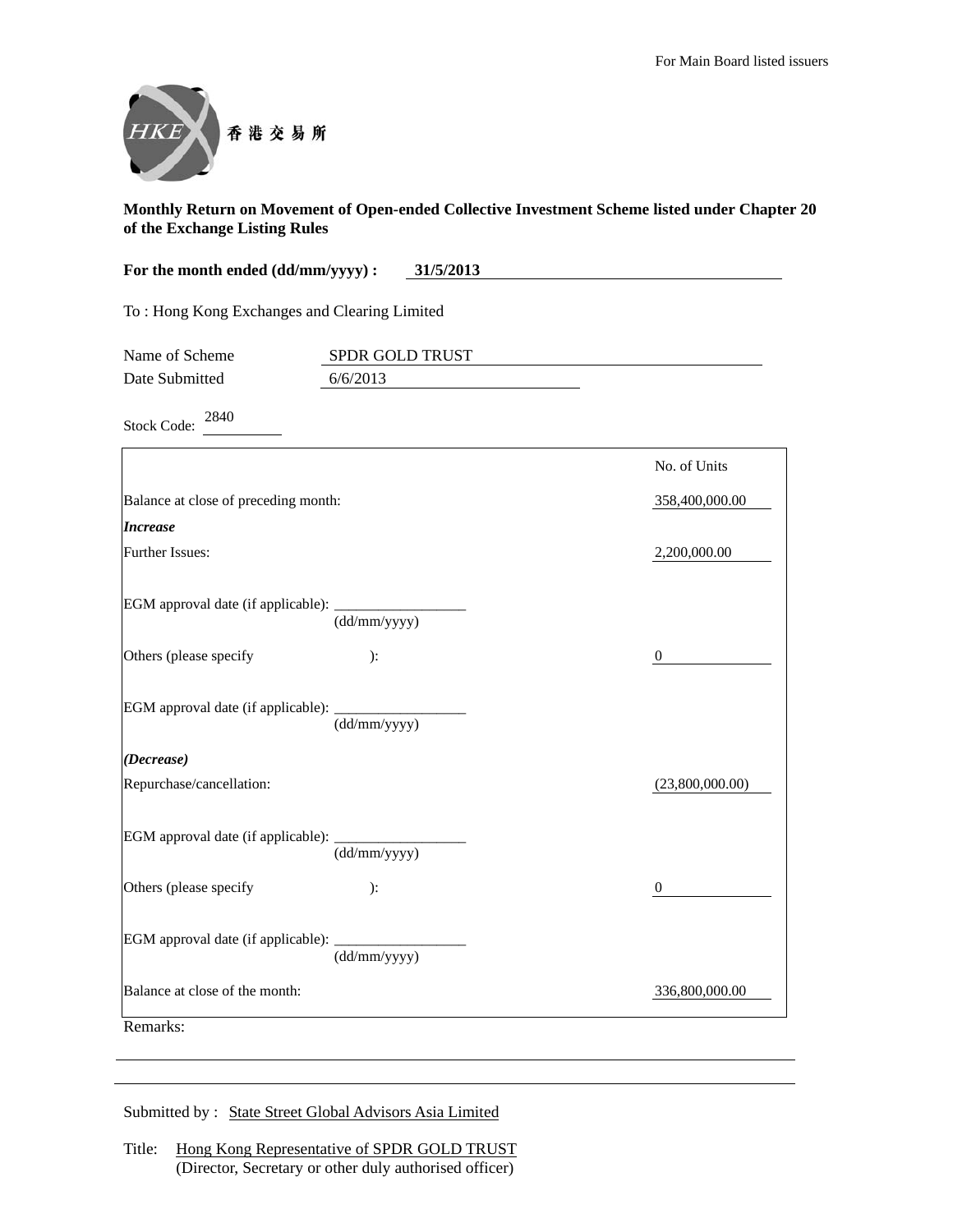

| For the month ended (dd/mm/yyyy) :           | 30/4/2013       |                  |
|----------------------------------------------|-----------------|------------------|
| To: Hong Kong Exchanges and Clearing Limited |                 |                  |
| Name of Scheme                               | SPDR GOLD TRUST |                  |
| Date Submitted                               | 7/5/2013        |                  |
| 2840<br><b>Stock Code:</b>                   |                 |                  |
|                                              |                 | No. of Units     |
| Balance at close of preceding month:         |                 | 405,700,000.00   |
| <b>Increase</b>                              |                 |                  |
| <b>Further Issues:</b>                       |                 | 900,000.00       |
| EGM approval date (if applicable):           | (dd/mm/yyyy)    |                  |
| Others (please specify                       | ):              | 0                |
| EGM approval date (if applicable):           | (dd/mm/yyyy)    |                  |
| (Decrease)                                   |                 |                  |
| Repurchase/cancellation:                     |                 | (48,200,000.00)  |
| EGM approval date (if applicable):           | (dd/mm/yyyy)    |                  |
| Others (please specify                       | ):              | $\boldsymbol{0}$ |
| EGM approval date (if applicable):           | (dd/mm/yyyy)    |                  |
| Balance at close of the month:               |                 | 358,400,000.00   |
| Remarks:                                     |                 |                  |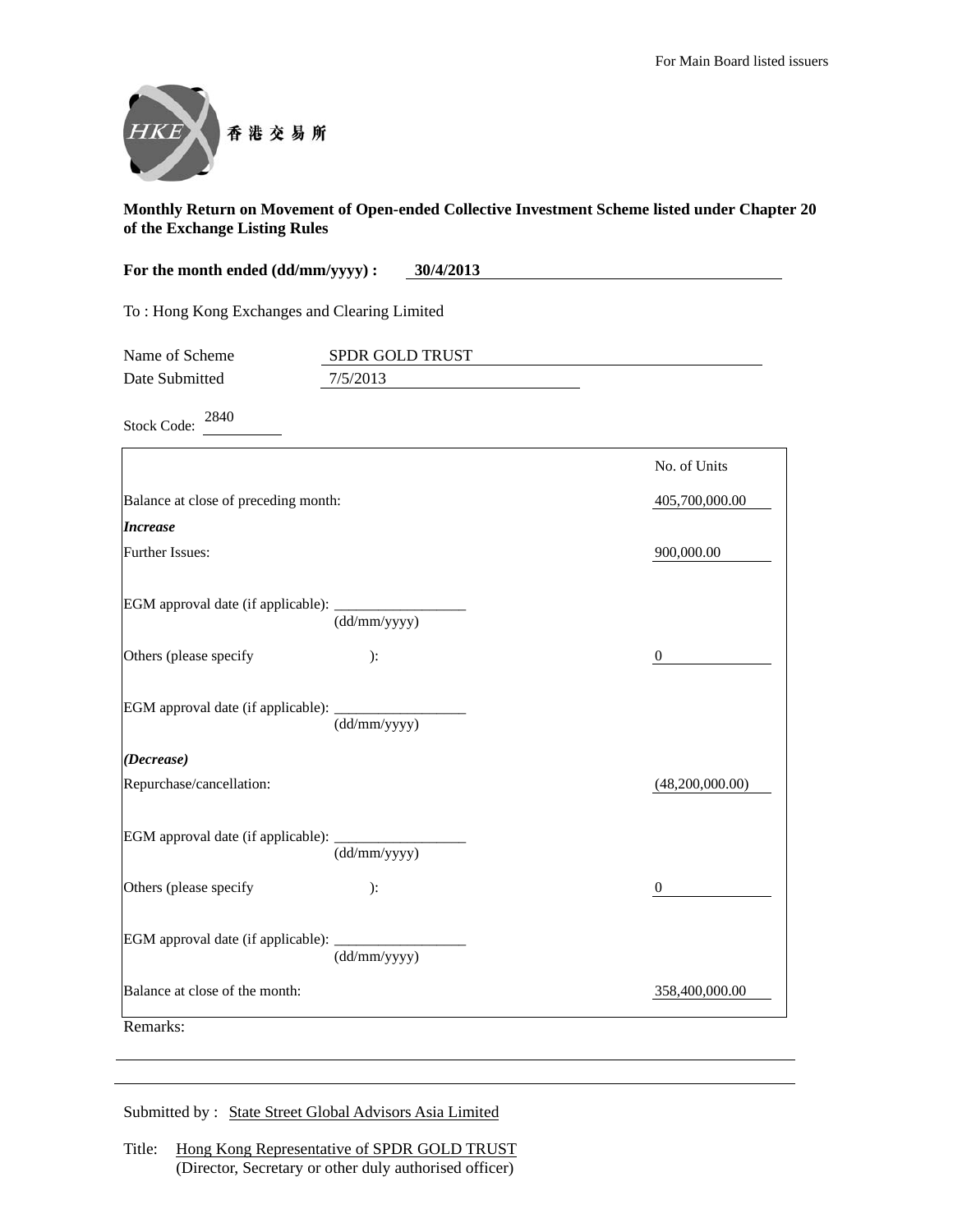

| For the month ended (dd/mm/yyyy) :<br>31/3/2013 |                 |                 |
|-------------------------------------------------|-----------------|-----------------|
| To: Hong Kong Exchanges and Clearing Limited    |                 |                 |
| Name of Scheme                                  | SPDR GOLD TRUST |                 |
| Date Submitted                                  | 8/4/2013        |                 |
| 2840<br><b>Stock Code:</b>                      |                 |                 |
|                                                 |                 | No. of Units    |
| Balance at close of preceding month:            |                 | 416,600,000.00  |
| <b>Increase</b>                                 |                 |                 |
| Further Issues:                                 |                 | 6,900,000.00    |
| EGM approval date (if applicable):              | (dd/mm/yyyy)    |                 |
| Others (please specify                          | ):              | $\mathbf{0}$    |
| EGM approval date (if applicable):              | (dd/mm/yyyy)    |                 |
| (Decrease)                                      |                 |                 |
| Repurchase/cancellation:                        |                 | (17,800,000.00) |
| EGM approval date (if applicable):              | (dd/mm/yyyy)    |                 |
| Others (please specify                          | ):              | 0               |
| EGM approval date (if applicable):              | (dd/mm/yyyy)    |                 |
| Balance at close of the month:                  |                 | 405,700,000.00  |
| Remarks:                                        |                 |                 |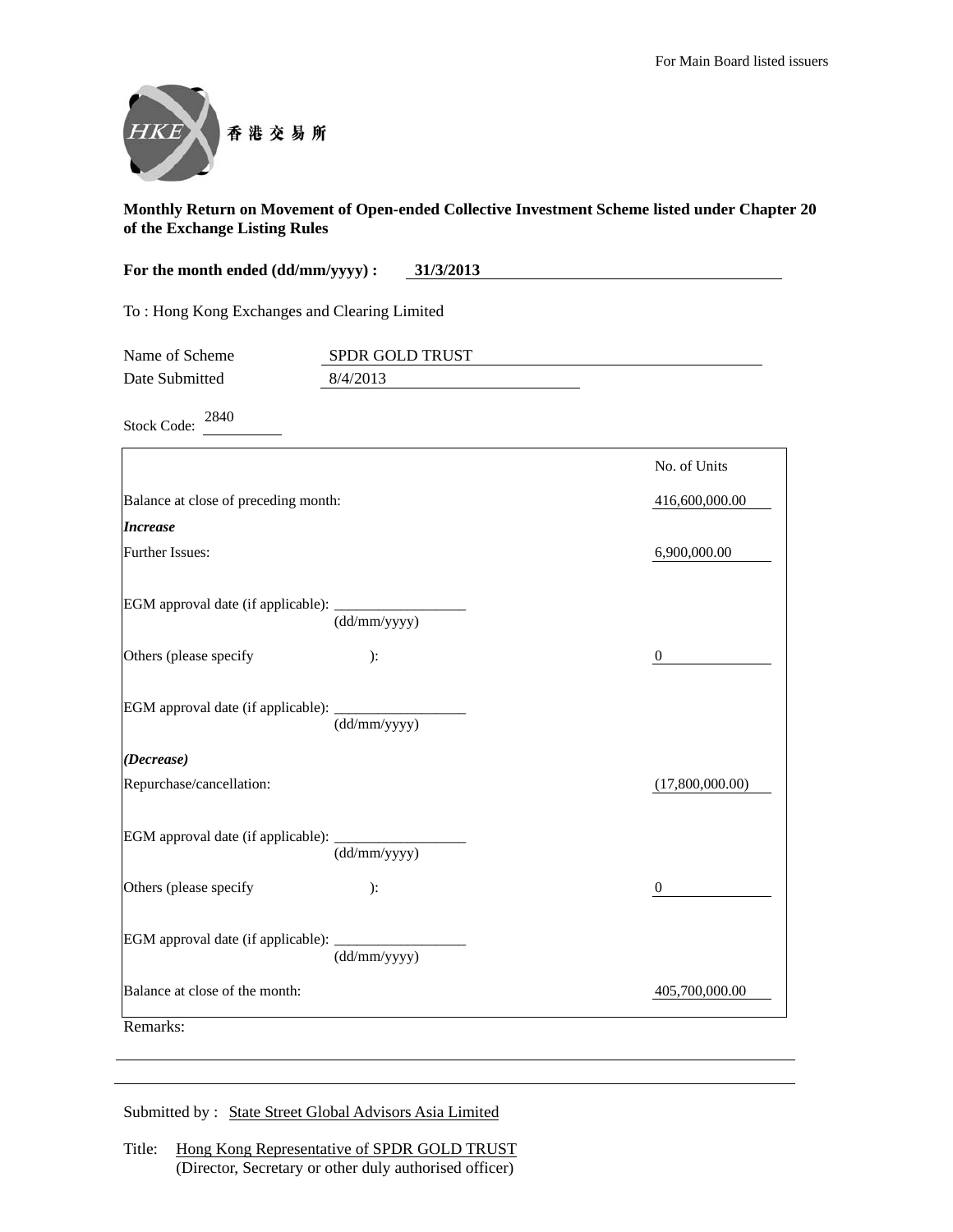

| For the month ended (dd/mm/yyyy) :           | 28/2/2013       |                  |
|----------------------------------------------|-----------------|------------------|
| To: Hong Kong Exchanges and Clearing Limited |                 |                  |
| Name of Scheme                               | SPDR GOLD TRUST |                  |
| Date Submitted                               | 6/3/2013        |                  |
| 2840<br><b>Stock Code:</b>                   |                 |                  |
|                                              |                 | No. of Units     |
| Balance at close of preceding month:         |                 | 440,900,000.00   |
| <b>Increase</b>                              |                 |                  |
| <b>Further Issues:</b>                       |                 | 600,000.00       |
| EGM approval date (if applicable):           | (dd/mm/yyyy)    |                  |
| Others (please specify                       | ):              | 0                |
| EGM approval date (if applicable):           | (dd/mm/yyyy)    |                  |
| (Decrease)                                   |                 |                  |
| Repurchase/cancellation:                     |                 | (24,900,000.00)  |
| EGM approval date (if applicable):           | (dd/mm/yyyy)    |                  |
| Others (please specify                       | ):              | $\boldsymbol{0}$ |
| EGM approval date (if applicable):           | (dd/mm/yyyy)    |                  |
| Balance at close of the month:               |                 | 416,600,000.00   |
| Remarks:                                     |                 |                  |